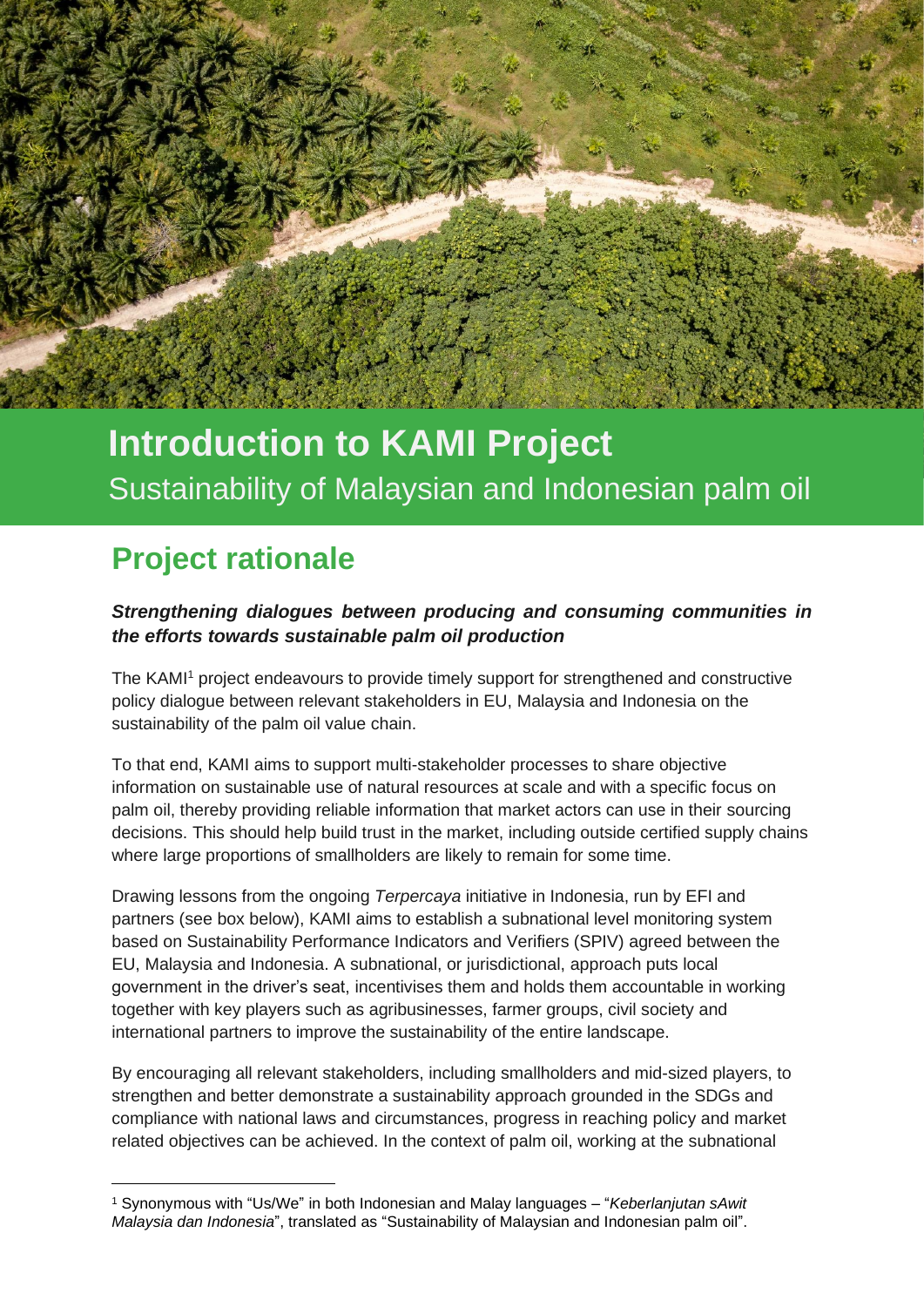level implies and supports close collaboration and benefit-sharing among mills, industrial plantations and smallholders.

On a more practical note, working at the subnational level can also reduce costs for smallholders and mid-sized players to achieve certification, and improve smallholders' access to markets for sustainable palm oil, thus helping to level the playing field.

## **KAMI context and aspirations**

By building on progress in commodity producing countries and working based on objective information, KAMI aims to support policy dialogues underpinning a transition to sustainable production and trade of agricultural commodities.

### **Context**

- Producing countries have legal and certification frameworks, which coexist with voluntary approaches.
- Objective progress has been made with regard to transparency and reduced deforestation.
- Dialogue is proceeding with parties aiming at swift and sustainable progress, based on pragmatic and inclusive solutions.

### **Shared aspirations**

- Improve understanding at the technical level to facilitate policy dialogues and build mutual trust and understanding. Shared messages can then be fed to relevant forums.
- Inform existing approaches to better assess and demonstrate sustainability, leaving no one behind, rather than to create a parallel approach.
- Strictly respect norms and positions, and build shared evidence, in a common language.
- Help channel resources to support sustainability where most needed and efficient.
- Identify, explain, showcase and amplify success stories through joint communication.

#### **Project background**

In Indonesia, KAMI supports *Terpercaya*, an initiative led by Bappenas and the EU; with EFI and Inobu as implementing partners. The *Terpercaya* initiative started in 2018 and supports multi-stakeholder dialogue, and district level sustainability monitoring and palm oil traceability. The *Terpercaya* initiative draws lessons from previously implemented programs, including FLEGT VPAs, REDD+ and sustainable jurisdictional approaches, and informs EU-Indonesia policy dialogues on sustainability and trade.

The *Terpercaya* initiative adheres to several principles to address key issues in establishing an inclusive system to monitor district sustainability and track sustainable palm oil:

- **Legality**: indicators align with the Indonesian legal and policy frameworks.
- **Legitimacy: Objective monitoring** based on stakeholder consultation and drawing on available, objective and independently verifiable data.
- **Scale:** Includes all jurisdictions. producers and forests.
- **Mutual benefits**: in line with the SDGs and NDC.
- **Supportiveness**: a stepwise approach to promote progress.
- **Complementarity**: supplements product-based certification.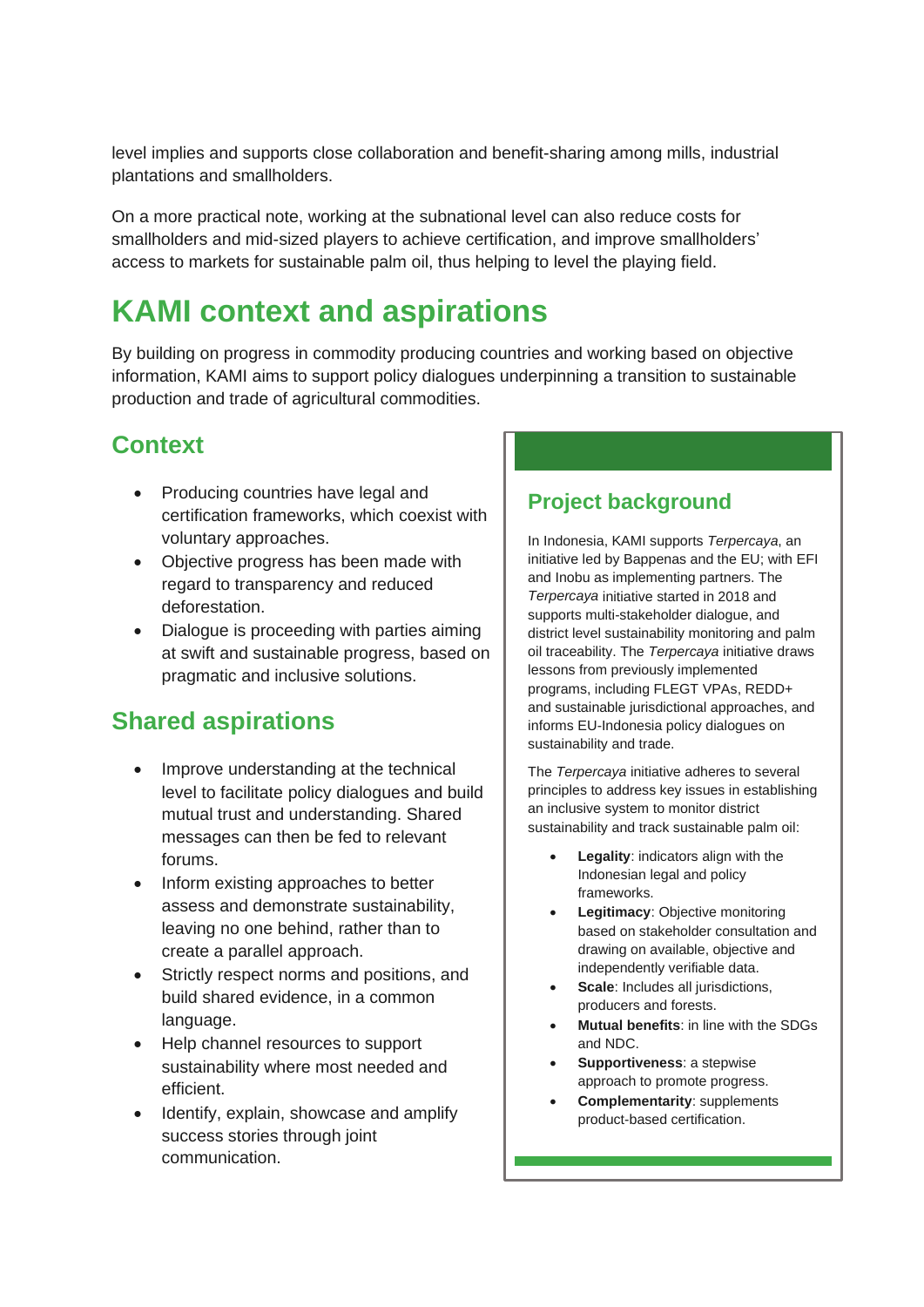# **KAMI objectives**

To strengthen the partnership between EU-Malaysia and EU-Indonesia by supporting national processes and international dialogue on the sustainable use of natural resources, with a focus on palm oil.

The project will run for three years (2020-2023) with EU funding of €4.5 million.

## **Project focus**

The approach of this project is to reinforce and better communicate on the sustainable management of natural resources, in palm oil producing jurisdictions/states/districts in particular, and thereby contribute to a shared objective of the EU and two key partners in Southeast Asia, by:

- 1. Supporting emerging **policy dialogues between relevant stakeholders in EU, Malaysia and Indonesia on the sustainability** of the palm oil value chain;
- 2. Providing **technical assistance** to enhance the partner countries' platforms and initiatives towards increased sustainability of the palm oil value chain;
- 3. Supporting **communication and dissemination in relation to the policy dialogue** and the project's results.

### **Partners**

- European Union (EU) Dialogue and funding partner
- Ministry of National Development Planning /Bappenas (Directorate for Food and Agriculture), Indonesia – Dialogue partner
- Ministry of Plantation Industries and Commodities, Malaysia Dialogue partner
- Malaysian Palm Oil Certification Council (MPOCC) Implementing partner
- Malaysian Palm Oil Board (MPOB) Implementing partner
- European Forest Institute (EFI) Implementing partner
- Yayasan Inobu, Indonesia Implementing partner
- CIFOR ICRAF Implementing partner

# **KAMI potential contribution**

- Enhanced policy dialogue between relevant stakeholders in the EU, Malaysia and Indonesia on palm oil sustainability.
- Implementation of a clear definition of sustainability and an agreed way of tracking and communicating progress.
- Improved differentiation of products in the global market.
- Improved visibility and transparency in markets; information provided to facilitate due diligence by market operators.
- State/district governments incentivised to progress towards the Sustainable Development Goals (SDGs).
- All stakeholders and all commodities lifted through access to markets for products that are sustainable and free from deforestation.